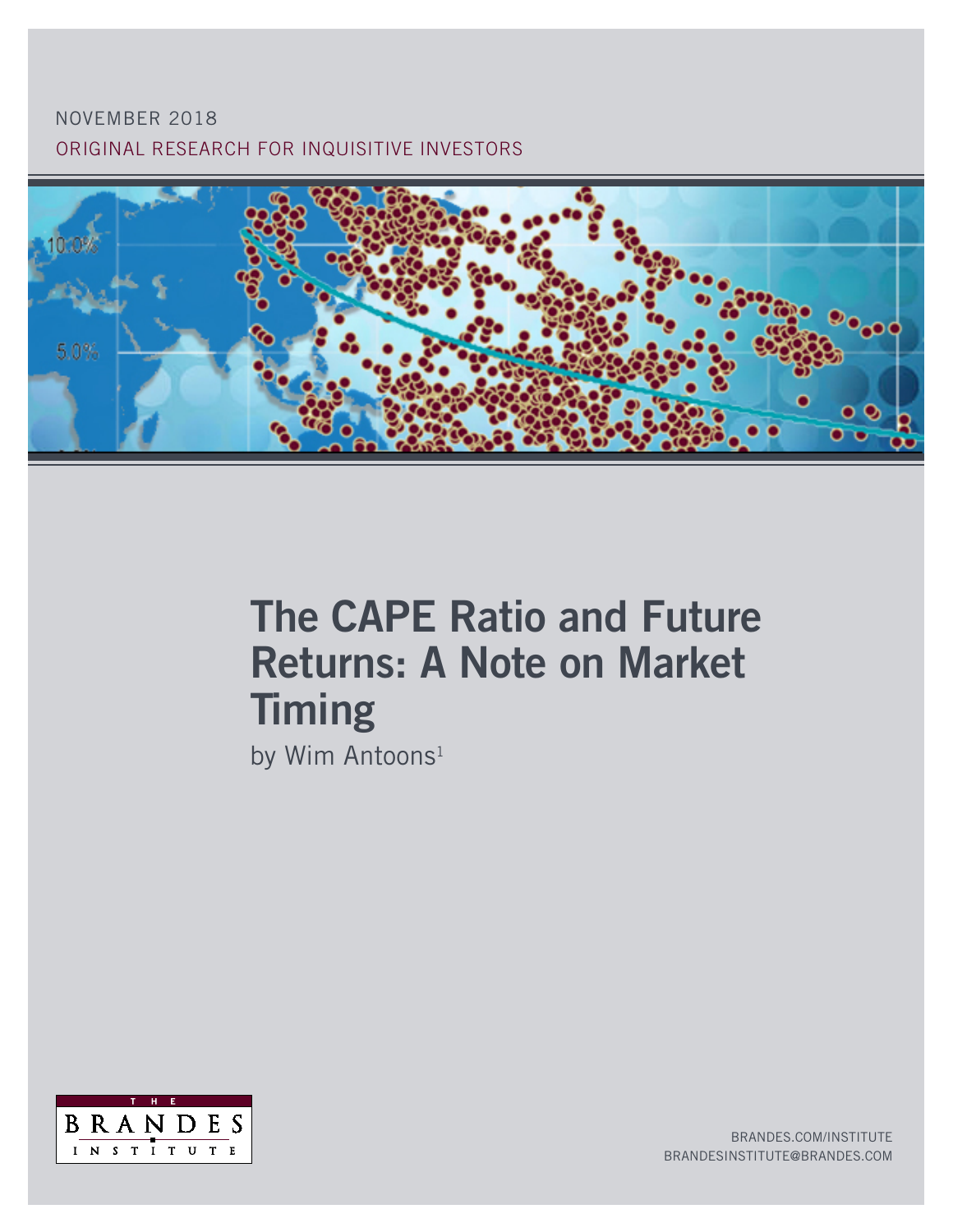#### **Abstract**



**The cyclically adjusted price earnings (CAPE) ratio is often used to express the valuation of an equity market. This paper focuses on the CAPE of the U.S. equity market and finds it was very high in June 2018. Although a high CAPE has tended to suggest lower returns in the future, such forecasts only make sense for longer periods. CAPE has not been a reliable forecasting tool for short-term movements of the market and thus it is difficult to use as a market-timing indicator. Similar results were found for other developed countries. See Table 4 later in this report.** 

## Explanation of CAPE

The CAPE ratio was developed by Yale University economics professor and Nobel Prize winner Robert Shiller. The difference between cyclically adjusted price/earnings and ordinary price to earnings (P/E) is that corporate earnings are inflation adjusted with CAPE. The CAPE ratio has proven to be much more stable than the classic P/E ratio. CAPE reflects the current market price relative to average inflationadjusted profits over the preceding 10 years. I use the figures from Robert Shiller's website<sup>2</sup> that show the CAPE of the U.S. equity market from January 1881 through June 2018 (monthly figures). See Figure 1. The average CAPE over this period was 16.88. Figure 1 shows some outliers.



#### Figure 1: CAPE for the U.S. Equity Market (January 1881 – June 2018)

Source: Robert Shiller data (http://www.econ.yale.edu/~shiller/data.htm), as of 6/30/18. U.S. equity market represented by the S&P Composite Price Index.



<sup>1</sup> Wim Antoons is Head of Asset Management at Bank Nagelmackers in Brussels and a member of the Brandes Institute Advisory Board. At Nagelmackers, he oversees the investment process for the private banking and fund of funds business. He established the firm's value investment philosophy and its open architecture fund platform. He is also co-manager of the Nagelmackers Funds and manager of the Nagelmackers Privilege Fund. Before joining Nagelmackers, he worked for 6 years in the unit-linked business at Fortis Bank Insurance, responsible for the selection of value equity funds. Bank Nagelmackers and ALPS Distributors, Inc are not affiliated.

2 http://www.econ.yale.edu/~shiller/data.htm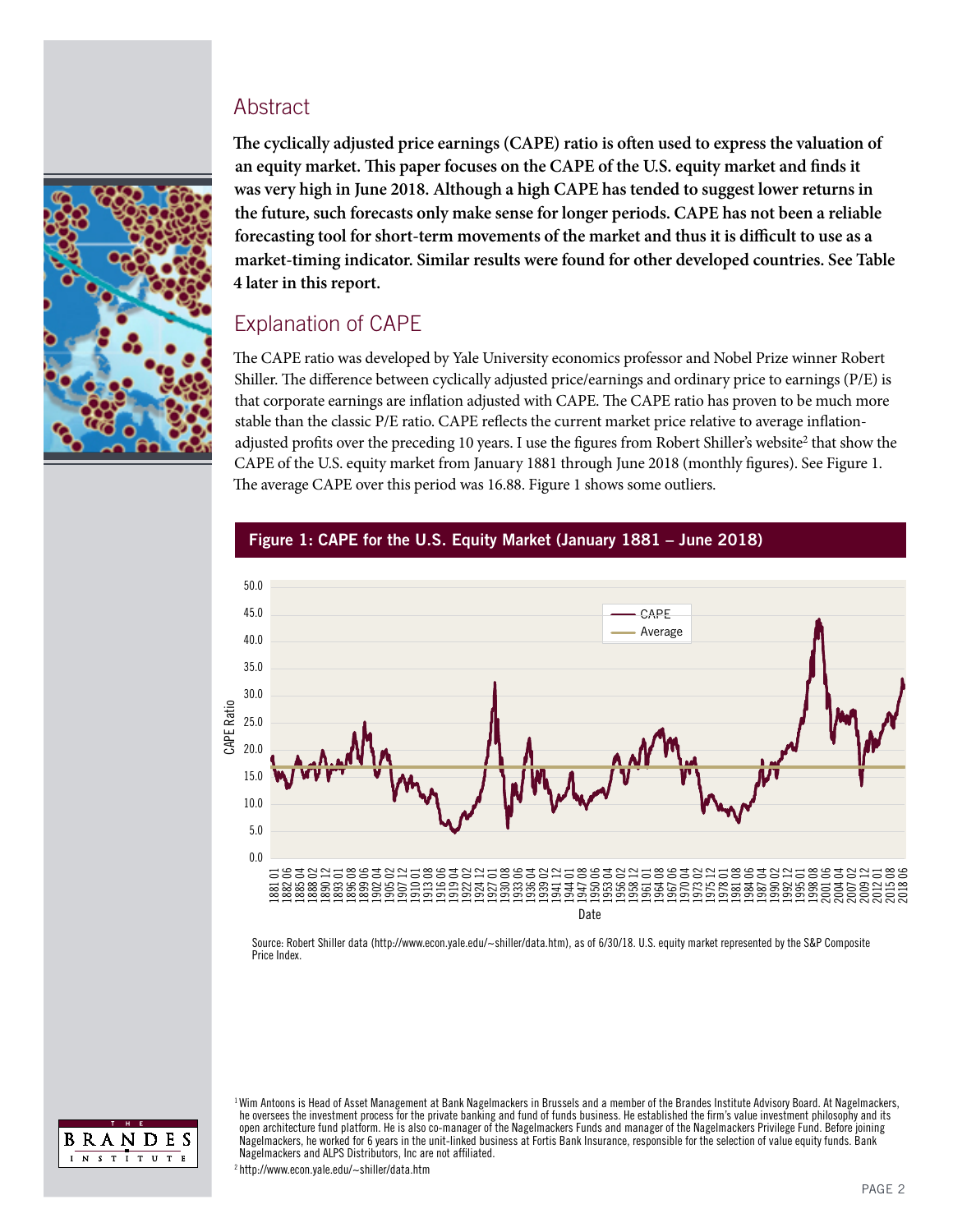## CAPE and Long-Term Future Returns: A Brief Literature Overview

Investors have used the CAPE ratio to get a sense of potential future returns. Before applying my analysis of the CAPE ratio and returns, I reviewed select, recently published articles addressing this topic. Here I summarize results from a sampling of my work. A January 2018 research paper, "CAPE Fear: Why CAPE Naysayers Are Wrong"3 discusses the many issues contemporary academics have *against* using CAPE to predict long-term returns. The issues include structural changes to earnings per share (EPS) growth, demographics, real interest rates and volatility. The paper concludes that all issues (aside from an aging workforce) are temporary in nature and that CAPE is still a good measure for predicting the long-term outlook for the market.

Another paper, "King of the Mountain: The Shiller P/E and Macroeconomic Conditions,"4 published in the July 2018 issue of *The Journal of Portfolio Management* studies the effect real interest rates and inflation have on the predictability of the CAPE ratio. According to this paper, adjusting CAPE for current interest rates and inflation *can* lead to an improvement in its predicatability of *near*-term capital market returns, which could lead to further research identifying other macroeconomic and market measurements that improve near-term capital market returns.

While history is not a guide for future returns and no one can predict future performance, I still believe a study of historical CAPE ratios and subsequent returns can be instructive.5 I believe a high CAPE ratio is most likely a time to expect lower returns going forward. In subsequent sections of this report, I will show why.

## CAPE and Long-Term Future Returns: My Analysis

In his calculations of stock market performance, Shiller used the S&P Composite Price Index (USD). I did, too. I calculated annualized returns (both preceding and subsequent) for the CAPE ratio's three highest and three lowest levels between 1881 and June 2018. I used 1-, 3-, 5- and 10-year periods for each of the extreme CAPE ratios studied. See the results in Table 1 and Table 2. Of course, I recognize that no investor could have known at these points in history that the CAPE ratio was at a historical high or low. I share them here as interesting extreme points in history and believe the returns associated with these moments can be instructive for investors today.

| Table 1: Historical Highs and Lows in CAPE and Preceding Returns<br>Preceding U.S. Equity Returns (Annualized) at Extreme Low and High CAPE Ratio Points |             |           |           |           |          |
|----------------------------------------------------------------------------------------------------------------------------------------------------------|-------------|-----------|-----------|-----------|----------|
| Date                                                                                                                                                     | <b>CAPE</b> | 1 Year    | 3 Year    | 5 Year    | 10 Year  |
| Dec. 1920                                                                                                                                                | 4.78        | $-23.7\%$ | $0.0\%$   | $-6.4\%$  | $-2.8%$  |
| June 1932                                                                                                                                                | 5.57        | $-65.6\%$ | $-43.3\%$ | $-20.4\%$ | $-5.6%$  |
| <b>July 1982</b>                                                                                                                                         | 6.64        | $-15.3%$  | 2.1%      | 1.8%      | 0.2%     |
| June 2018                                                                                                                                                | 32.12       | 13.2%     | 9.5%      | 11.2%     | 7.5%     |
| Sept. 1929                                                                                                                                               | 32.56       | 47.9%     | 32.9%     | 27.6%     | 13.3%    |
| Dec. 1999                                                                                                                                                | 44.20       | 20.1%     | 24.3%     | 25.7%     | $15.1\%$ |

Source: Robert Shiller data (http://www.econ.yale.edu/~shiller/data.htm), as of 6/30/18. U.S. equity represented by the S&P Composite Price Index. Past performance is not a guarantee of future results. One cannot invest directly in an index.

3 Arnott, Rob, Vitali Kalesnik, Ph.D., and Jim Masturzo, CFA. "CAPE Fear: Why CAPE Naysayers are Wrong." January 2018. White paper published by Research Affiliates. Available here: https://www.researchaffiliates.com/documents/645-Cape-Fear.pdf

4 Arnott, Robert D., Denis B. Chaves and Tzee-man Chow. "King of the Mountain: The Shiller P/E and Macroeconomic Conditions." *The Journal of Portfolio Management*. Fall 2017, 44 (1) 55-68; DOI: https://doi.org/10.3905/jpm.2017.44.1.055

5 Reflecting the difficulty using CAPE to forecast short-term returns, Prof. Shiller himself said in a Bloomberg television interview on Sept. 14, 2018, "The stock market could get a lot higher before it comes down. It's highly priced, but it could get much more highly priced. It's a risky market now." https:// www.bloomberg.com/news/articles/2018-09-14/shiller-says-u-s-stocks-could-go-a-lot-higher-before-dropping

**I believe a study of historical CAPE ratios and subsequent returns can be instructive.**

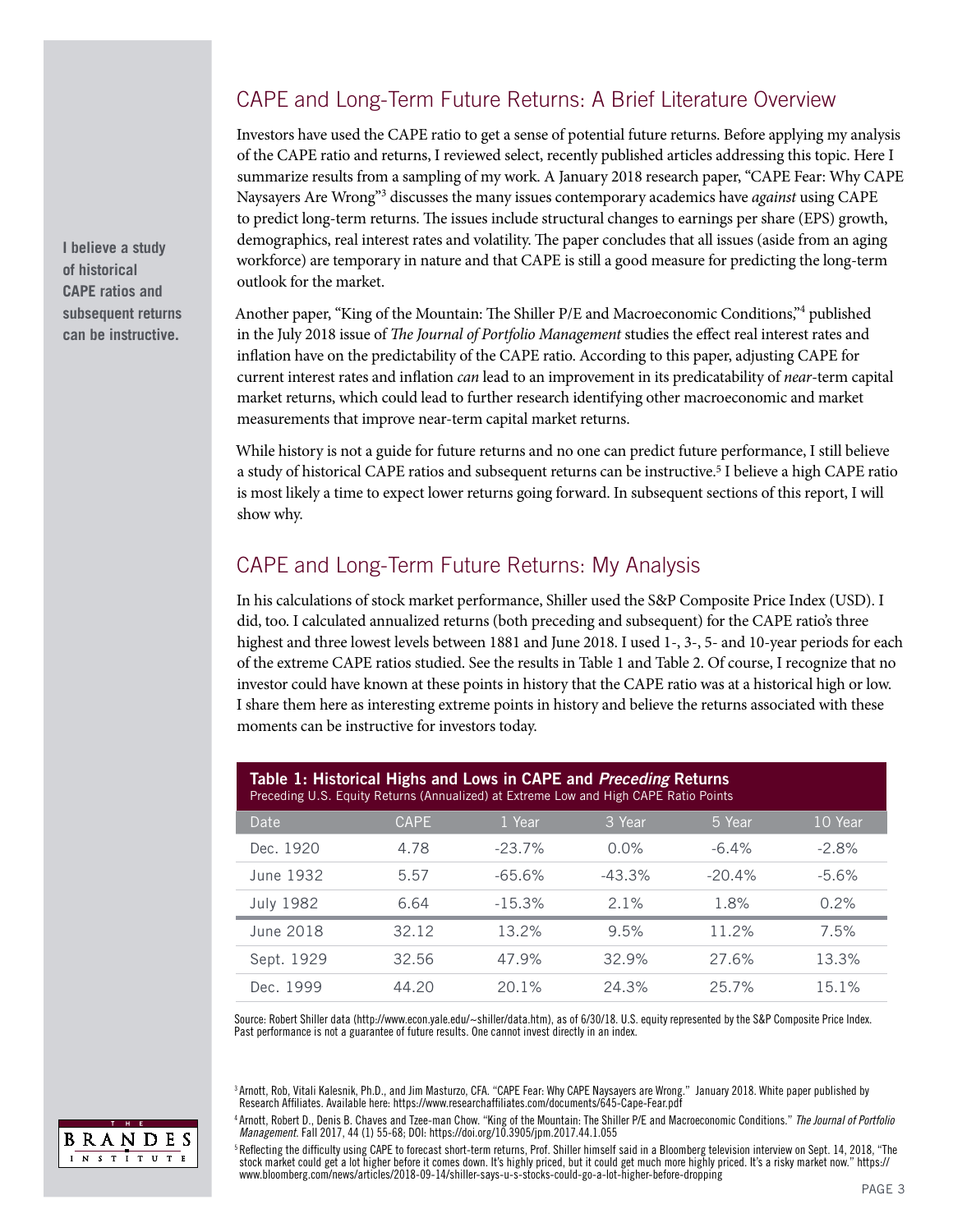| Table 2: Historical Highs and Lows in CAPE and Subsequent U.S. Equity Returns |             |           |          |          |         |
|-------------------------------------------------------------------------------|-------------|-----------|----------|----------|---------|
| Date                                                                          | <b>CAPE</b> | 1 Year    | 3 Year   | 5 Year   | 10 Year |
| Dec. 1920                                                                     | 4.78        | 7.3%      | 7.9%     | 12.8%    | 8.6%    |
| June 1932                                                                     | 5.57        | 117.8%    | 28.5%    | 26.8%    | 5.7%    |
| <b>July 1982</b>                                                              | 6.64        | 52.7%     | $20.7\%$ | 23.2%    | 14.3%   |
| June 2018                                                                     | 32.12       | ?         | ?        | ?        | ?       |
| Sept. 1929                                                                    | 32.56       | $-33.6\%$ | $-35.9%$ | $-22.3%$ | $-8.6%$ |
| Dec. 1999                                                                     | 44.20       | $-6.8%$   | $-14.3%$ | $-3.4\%$ | $-2.5%$ |

Source: Robert Shiller data (http://www.econ.yale.edu/~shiller/data.htm), as of 6/30/18. U.S. equity represented by the S&P Composite Price Index. Past performance is not a guarantee of future results.

Table 1 shows the *preceding* returns (on 1, 3, 5 and 10 years) for six CAPE outliers. Not surprisingly, the very low CAPE ratios of 1920 (4.78), 1932 (5.57) and 1982 (6.64) showed preceding returns were mostly negative and sharply negative the year just preceding these CAPE bottoms. The high CAPE of 1929 (32.56), 1999 (44.20) and 2018 (32.11) showed preceding returns for all periods were more pleasant (and positive) and definitely very high in 1929 and 1999.

Table 2 shows the *subsequent* retuns for low and high CAPE extremes. Looking at the same dates of low CAPE ratios (1920, 1932 and 1982), it shows that subsequent returns for all periods were very strong. The one-year returns were spectacular for 1932 and 1982, showing that a recovery went very quickly. Subsequent returns in periods of high CAPE ratios (1929 and 1999) show the opposite. Even long-term returns over the next 10 years were negative.

While I'm highlighting six periods of extreme CAPE ratios in Tables 1 and 2, I also grouped *all* CAPE ratios into deciles and show the average *preceding* returns (on 1, 3, 5 and 10 years) and average *subsequent* returns (for 1, 3, 5 and 10 years) for each decile in Figures A1 and A2 in the Appendix. The pattern across deciles is clear: years with *lower* CAPE ratios reflected lower preceding returns but *higher* subsequent returns; years with *higher* CAPE ratios reflected higher preceding returns but *lower* subsequent returns.

Figures 2 and 3 show linear regressions for the relationship between historical CAPE ratios (monthly) and 5 and 10-year subsequent returns for the U.S. stock market (again measured by the S&P Composite Price Index). Each figure features a logarithmic trend line (Log. CAPE) designed to illustrate the "best fit" between these variables.

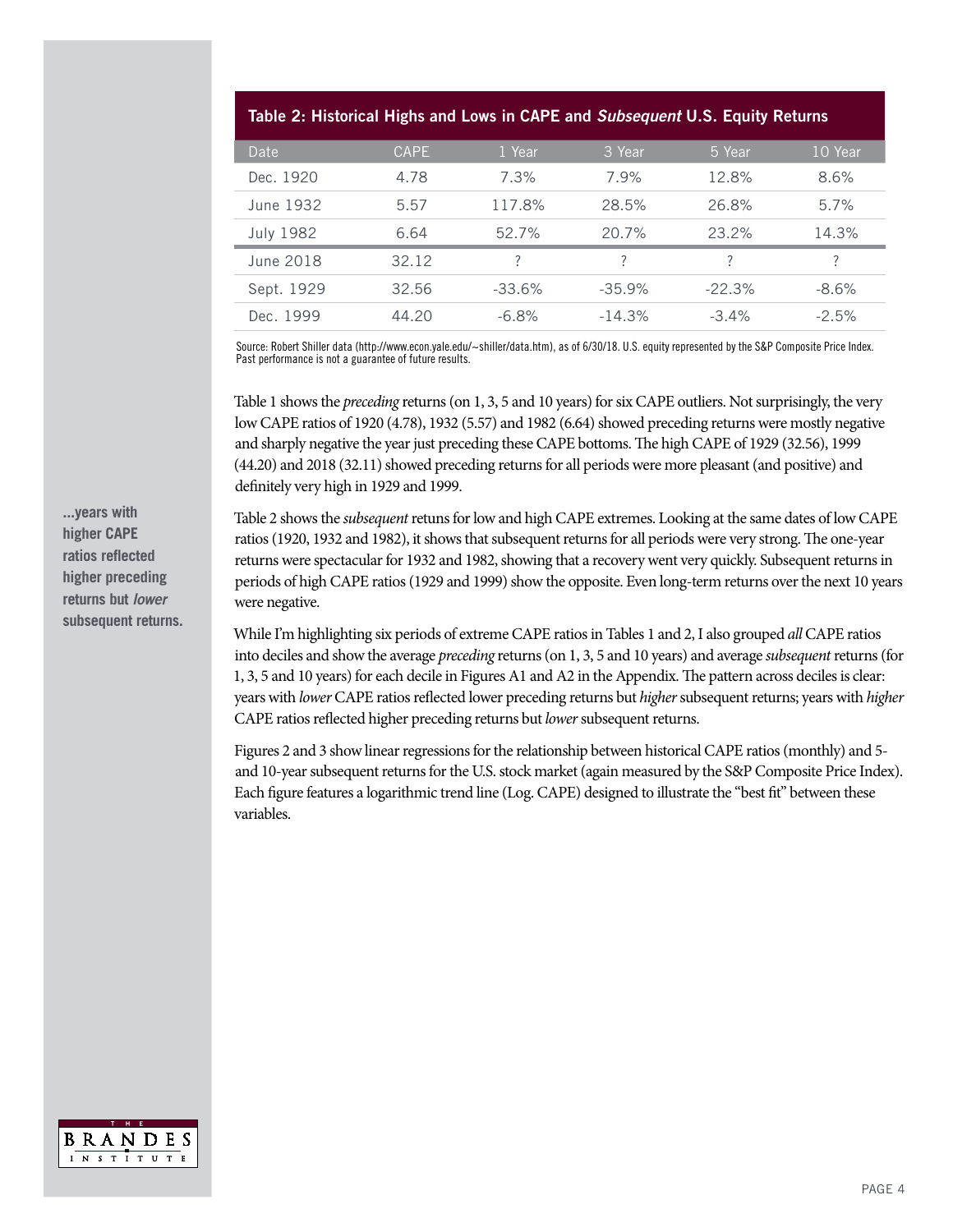

Figure 2: CAPE vs. 5-Year Subsequent U.S. Equity Returns (January 1881 to June 2013)

Source: Robert Shiller data (http://www.econ.yale.edu/~shiller/data.htm), as of 6/30/18. U.S. equity represented by the S&P Composite Price Index. Past performance is not a guarantee of future results. Log = Logarithmic regression.



#### Figure 3: CAPE vs. 10-Year Subsequent U.S. Equity Returns (January 1881 to June 2008)

Source: Robert Shiller data (http://www.econ.yale.edu/~shiller/data.htm), as of 6/30/18. U.S. equity represented by the S&P Composite Price Index. Past performance is not a guarantee of future results. Log  $=$  Logarithmic regression.

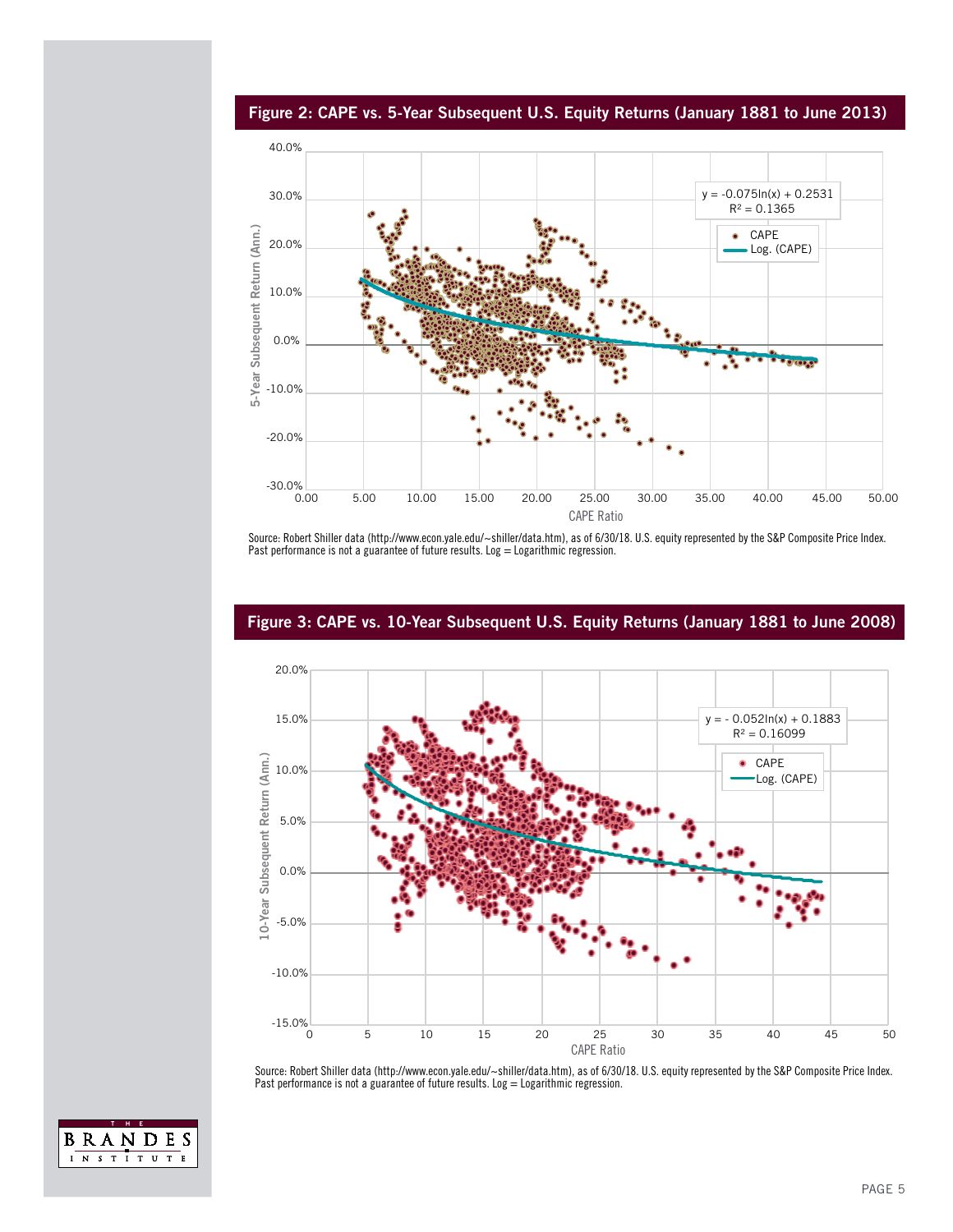Although the  $R<sup>2</sup>$  of both graphs is not very high, the plot points clearly are more negative as the CAPE increases in both figures. It indicates that, historically, high CAPE ratios generally have been followed by low returns in the subsequent 5- and 10-year periods and that low CAPE ratios generally have been followed by strong returns over subsequent 5- and 10-year periods. I believe the explanation for this effect stems from two influences: the value premium and mean reversion of returns. The value premium has been documented and has shown that inexpensive assets tend to offer higher future returns. The equity market has also shown a tendency to mean revert after periods of weak *or* strong performance.

Based on history, a CAPE of 31.79 (as of June 2018) suggests a future annualized 5-year return around 0.0%. Figure 4 shows the subsequent 5-year annualized return for the U.S. market when the CAPE ratio was above 32 (again, from 1881 to 2013). There have been only 51 months out of 1,644 observations where the market reached this valuation level, so the market was only more expensive in 3.1% of the monthy observations. The subsequent returns for five years were centrered around 0.0%. At an extreme, after September 1929, the subsequent 5-year annualized return was -22.27%. (Note: the  $R^2$  in Figure 4 is only 0.04, but it would jump to 0.6 if that Sept. '29 outlier were removed.)



#### Figure 4 : Historic CAPE Ratios Above 32 and Subsequent 5-Year Annualized U.S. Equity Returns (1881 to 2013)

Source: Robert Shiller data (http://www.econ.yale.edu/~shiller/data.htm), as of 6/30/18. U.S. equity represented by the S&P Composite Price Index. Past performance is not a guarantee of future results. Log  $=$  Logarithmic regression.

## CAPE as a Market Timing Tool?

Can CAPE be used as a market timing tool? My previously published research shows that market timing is nearly impossible and is a losing strategy in the long run.<sup>6</sup> Figure 5 shows the relationship between CAPE and 1-year subsequent returns. The picture is indeed different from the long-term future returns. No matter whether CAPE is low or high, the return of the next subsequent year (unlike the longer-term returns) was less dependent on CAPE. The  $R<sup>2</sup>$  of the regression analysis is near zero, also indicating no relationship between CAPE and subsequent 1-year returns.

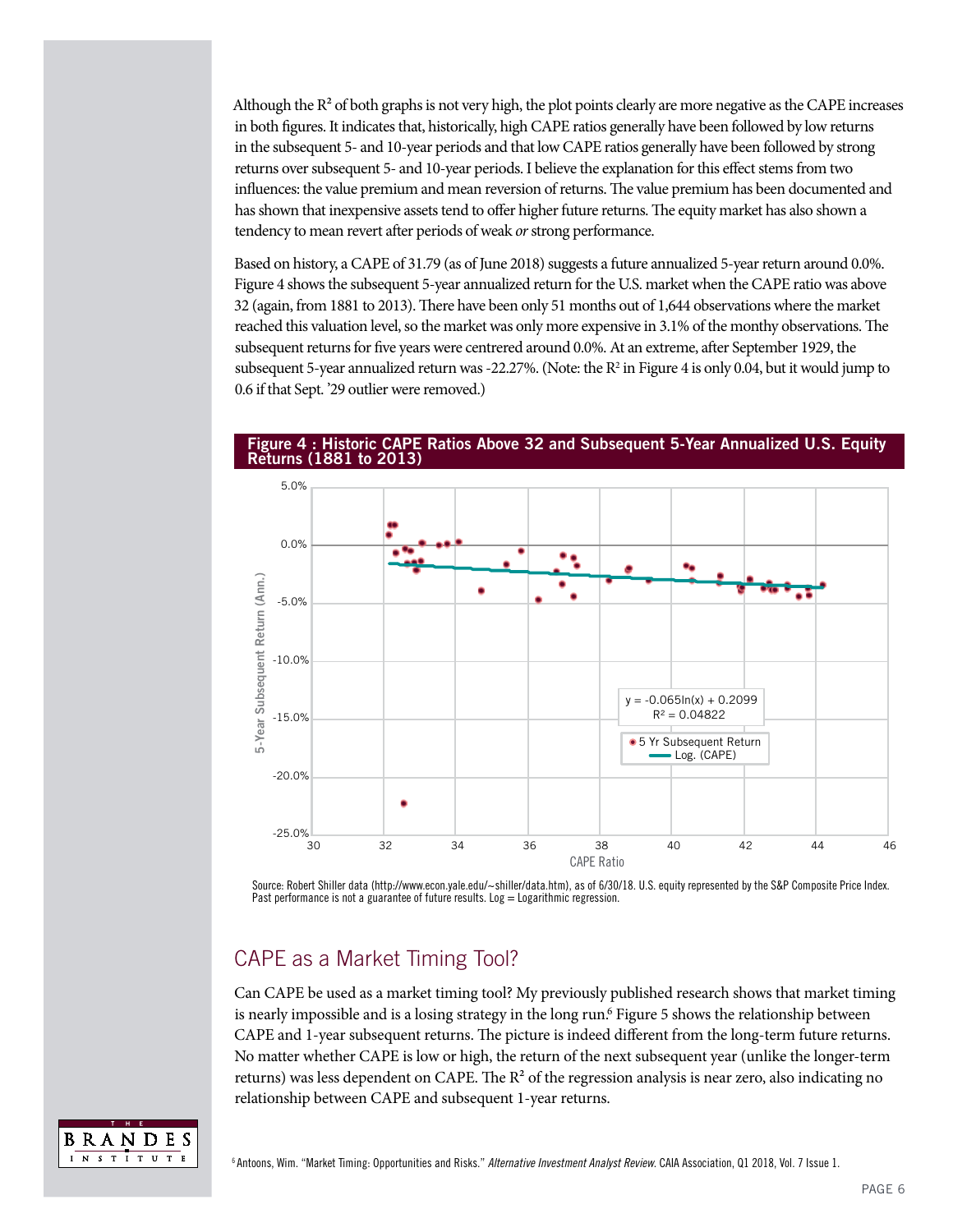Figure 5: CAPE vs. 1-Year Subsequent U.S. Equity Returns (January 1881 to June 2017)



**It is impossible to time markets based on actual CAPE.**

> Source: Robert Shiller data (http://www.econ.yale.edu/~shiller/data.htm), as of 6/30/18. U.S. equity represented by the S&P Composite Price Index. Past performance is not a guarantee of future results. Log  $=$  Logarithmic regression.

The explanation for this phenomenon is that price momentum comes into play, in my opinion. Momentum (measured over 12 months) means that positive returns *do* tend to attract investors who chase returns; it also means negative returns typically are followed in the short term by more negative returns because of panic selling. The momentum puzzle can be explained by an underreaction of investors to positive or negative newsflow. Because short-term returns do not depend on the valuation of the market, it is impossible to time markets based on actual CAPE—or to base asset allocation decisions on this measure.

In a recent article, Asness, Ilmanen and Maloney investigated whether short-term market timing based on CAPE is possible.<sup>7</sup> The researchers conclude it is impossible for two reasons: drifting valuations (valuations moving higher over the last 60 years) made it impossible to correctly time the market. Using historical valuations was not a good predictive factor. The second reason is that contrarian, longer-term timing strategies tend to fight with successful short-term momentum strategies.

#### Table 3: Hypotethical Performance of Buy-and-Hold Strategy vs. a Short-Term Value Timing Strategy in U.S. Equities

|               |            | 1900-2015    | 1958-2015  |              |  |
|---------------|------------|--------------|------------|--------------|--|
|               | Buy & Hold | Value Timing | Buy & Hold | Value Timing |  |
| Excess Return | 6.6%       | 7.4%         | 5.5%       | 5.4%         |  |
| Volatility    | 17.5%      | 20.0%        | 14.9%      | 14.6%        |  |
| Sharpe Ratio  | 0.38       | 0.37         | 0.37       | 0.37         |  |
| Max Drawdown  | $-83%$     | $-87%$       | $-53%$     | $-51%$       |  |

Sources: Asness, Cliff, Antii Ilmanen and Thomas Maloney. "Market Timing: Sin a Little. Resolving the Valuation Timing Puzzle." Journal of Investment Management, Vol. 15, No 3, 2017. pp. 23-40. Robert Shiller's Data Library, U.S. equity market returns from Global Financial Data, Ibbotson/Morningstar and Datastream. Hypothetical performance excess of cash, gross of t-costs and fees, with monthly rebalancing. Arithmetic returns and Sharpe ratios. Drawdowns are based on total returns. Does not represent any specific investment. Actual results will vary. Past performance is not a guarantee of future results.



<sup>7</sup> Asness, Cliff, Antii Ilmanen and Thomas Maloney. "Market Timing: Sin a Little. Resolving the Valuation Timing Puzzle." Journal of Investment Management, Vol. 15, No 3, 2017. pp. 23-40.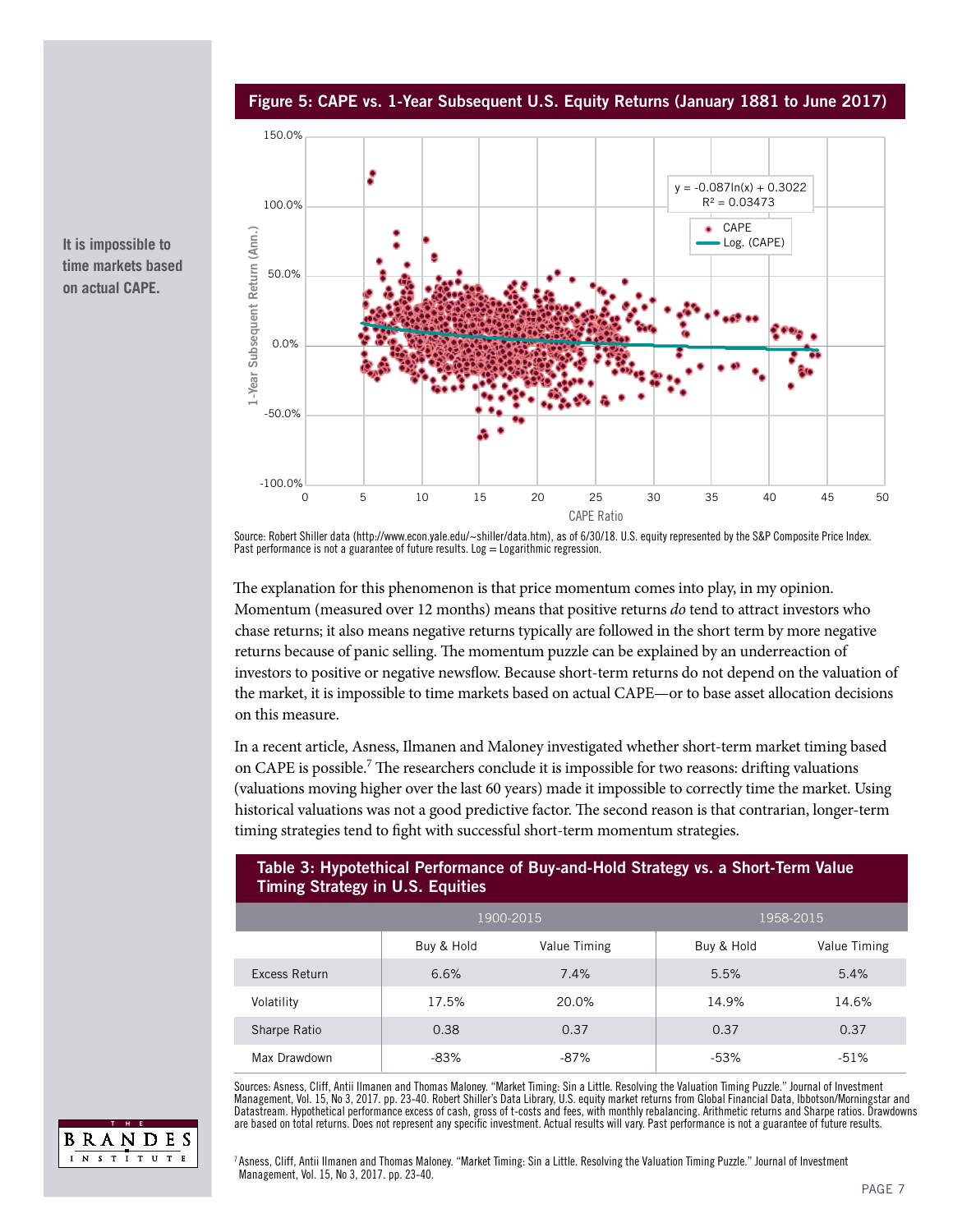The timing strategy of Asness, Ilmanen and Maloney allocates between U.S. stocks and cash in the range of 50% to 150% versus the buy and hold (B&H) strategy. The model rebalances monthly. The weight is determined by 100% + (trimmed Shiller EP – median Shiller EP) / (95th – 5th percentile range). The results are bad, even before costs. Over the last 60 years, the value timing approach underperformed B&H for the reasons mentioned above.

A similar study came to the same conclusion. Javier Estrada compared three valuation strategies (Price to Debt, Price to Earnings and CAPE) versus a buy and-hold portfolio composed of 60% equity and 40% fixed income. Over the period September 1899 to December 2014, he tested whether value could be added versus the B&H portfolio by timing the market based on valuation factors. He concluded that, in the short run, no value could be added. The standard deviation and maximum drawdown of these timing strategies was not better than B&H. However, he also came to the conclusion that *long*term forecasts (roughly five years or more) based on valuation *do* make sense and can be implemented for long-term investors<sup>8</sup>.

Another recent article, "The Shiller CAPE Ratio: A New Look,"9 by Jeremy J. Siegel suggests that CAPE ratios have drifted higher over the past 30 years due to changes in GAAP accounting, specifically changes to mark-to-market valuations. Siegel adjusts the earnings used in the CAPE Ratio to non-GAAP earnings to achieve consistent earnings parameters for the 134-year time span. The paper uses NIPA (national income and product account) after-tax corporate profits, which improves the CAPE ratio forecasting ability of future U.S. equity returns.

As a counterpoint, I note an article published in May 2018 by Daniel Morris at BNP Paribas Asset Management that concludes forward P/E and price/sales are better predictors of equity returns than the CAPE ratio.<sup>10</sup> However, the data used only goes back to 1985 and 1998, respectively, for these metrics, so the sample, in my opinion, is more limited and likely has less explanatory power than other research regarding the CAPE ratio.

## CAPE: The International Evidence

Norbert Keimling, head of capital market research for German-based StarCapital<sup>11</sup>, looked at the relationship between CAPE and subsequent returns in different countries. He calculated for multiple developed countries the median return for various CAPE segments in local currency between 1979 and 2013. He found that high CAPE generally meant lower subsequent returns and low CAPE was usually followed by higher subsequent returns in each of these countries. See Table 4.

**Long-term forecasts (roughly five years or more) based on valuation do make sense...**



<sup>8</sup> Estrada, Javier. "Multiples, Forecasting, and Asset Allocation." (April 15, 2015). Available at SSRN: https://ssrn.com/abstract=2594612 or http:// dx.doi.org/10.2139/ssrn.2594612

<sup>9</sup> Siegel, Jeremy J. "The Shiller CAPE Ratio: A New Look." Financial Analyts Journal. May/June 2016. Vol. 72, No. 3, 41-50. https://doi.org/10.2469/faj. v<sub>72</sub> n<sub>3</sub> 1

<sup>10</sup> Morris, Daniel. "A Cracked Rear-View Mirror: Shiller Price-Earnings Ratios and Equity Market Valuations." BNP Paribas Asset Management. Global Views and Trends. May 3, 2018. https://www.bnpparibas-am.com/en/a-cracked-rear-view-mirror-shiller-priceearnings-ratios-and-equity-marketvaluations/

<sup>&</sup>lt;sup>11</sup> Keimling, Norbert. "CAPE: Predicting Stock Market Returns," StarCapital, 2014.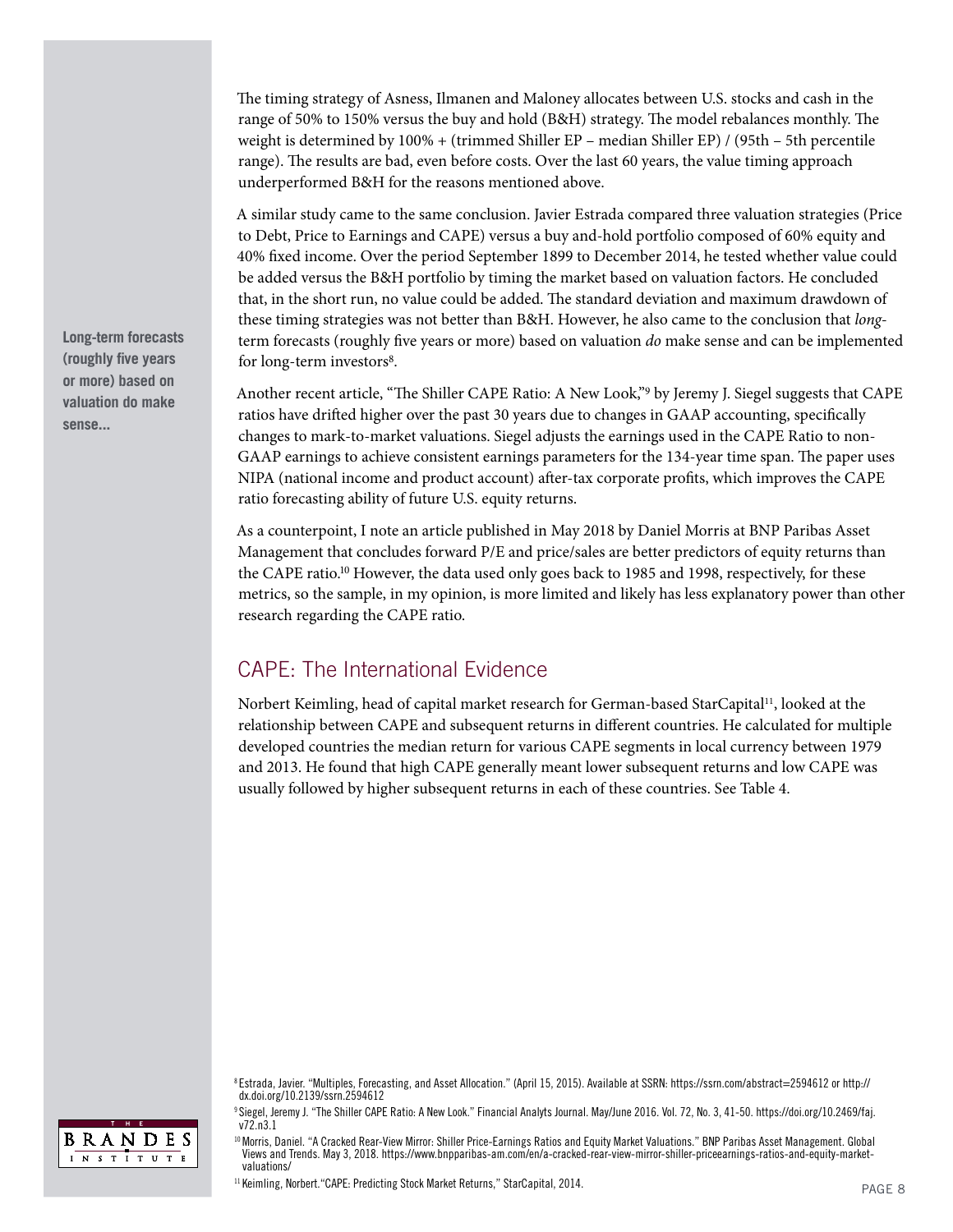#### Table 4: Relationship Between Ranges of Various CAPE Ratios and Median Real Returns Over Subsequent, Rolling 15-Year Periods (Ann.) for Select Non-U.S. Countries (1979 to 2013)

|                    | <b>CAPE Ratio Ranges</b> |           |           |         |           |           |
|--------------------|--------------------------|-----------|-----------|---------|-----------|-----------|
|                    | $8 - 12$                 | 12-16     | $20 - 24$ | 24-28   | 28-32     | $>32$     |
| Australia          | 10.1%                    | 8.2%      | 5.4%      | 3.2%    | <b>NA</b> | <b>NA</b> |
| Belgium            | 17.1%                    | 9.4%      | 5.5%      | 0.0%    | $-1.0%$   | <b>NA</b> |
| Canada             | 8.0%                     | 7.0%      | 8.1%      | 6.4%    | 5.1%      | 4.3%      |
| France             | 14.1%                    | 15.2%     | 6.3%      | 6.6%    | 6.1%      | 1.6%      |
| Germany            | 11.2%                    | 8.6%      | 5.6%      | 3.7%    | 3.1%      | 2.2%      |
| Italy              | <b>NA</b>                | <b>NA</b> | 1.0%      | $-0.5%$ | $-1.1%$   | $-2.9%$   |
| Japan              | <b>NA</b>                | 6.8%      | 5.7%      | 3.6%    | 2.9%      | $-2.2%$   |
| <b>Netherlands</b> | 10.0%                    | 5.6%      | 1.7%      | 0.8%    | 0.4%      | $-0.3%$   |
| Singapore          | $7.7\%$                  | 7.4%      | 4.1%      | 4.5%    | 2.7%      | 1.9%      |
| Switzerland        | 14.3%                    | 11.9%     | 6.7%      | 5.1%    | 4.0%      | 2.5%      |
| United Kingdom     | 12.6%                    | 7.2%      | 2.3%      | 1.8%    | <b>NA</b> | <b>NA</b> |

Source: Keimling, Norbert."CAPE: Predicting Stock Market Returns," StarCapital, 2014. All returns are inflation-adjusted, in local currency, including dividend income, based on monthly data gathered from Standard & Poor's, Robert Shiller, Worldscope, Thomson Reuters and StarCapital's own calculations. Past performance is not a guarantee of future results. Rolling periods represent a series of overlapping, smaller time periods within a single, longer-term time period. For example, over a 20-year period, there is one 20-year rolling period, eleven 10-year rolling periods, sixteen 5-year rolling periods, and so forth.

## Conclusion

In the third quarter of 2018, the U.S. stock market appeared expensive in terms of CAPE. Valuations have been driven higher by high earnings growth, a rosy economic outlook and U.S. President Trump's stimulus plan. History, however, has suggested that buying equities when the stock market is expensive dampens subsequent returns. With a CAPE of 32 on June 30, 2018, history suggests the 5-year subsequent returns may be close to 0.0% annualized. At the same time, history also has suggested that short-term returns from this level can still be high: it's impossible to predict the stock market return over the next 12 months based on valuation factors.

Today, many global equity funds have underperformed the MSCI World Index for an extended period. The U.S. market accounts for 60.7% of the MSCI World Index as of June 30, 2018. In my opinion, a global approach to equities should be more diversified. I believe it makes sense to diversify toward emerging markets, Europe and Asia. Although one cannot predict short-term equity market results, the high valuation of Japanese equities in 1989 and the high weight for them at that point in the MSCI World Index could serve as a warning today for the United States.

Wise investors invest worldwide, not based on index weight, but based on valuation and earnings growth. To me, it definitely makes sense as a global investor to underweight U.S. stocks now based on valuation and overweight other regions. I believe the spread between value and growth stocks is, from a historic point of view, very high. The high CAPE currently is (mostly) related to the technology sector where investors have chased high-growth companies at high price levels. Active management focused on the careful selection of well-managed and reasonably priced companies still makes sense in this expensive market and, I believe, will make a large difference for patient investors in the future.



**I believe it makes sense to diversify toward emerging markets, Europe and Asia.** 

**Active management... makes sense in this expensive market....**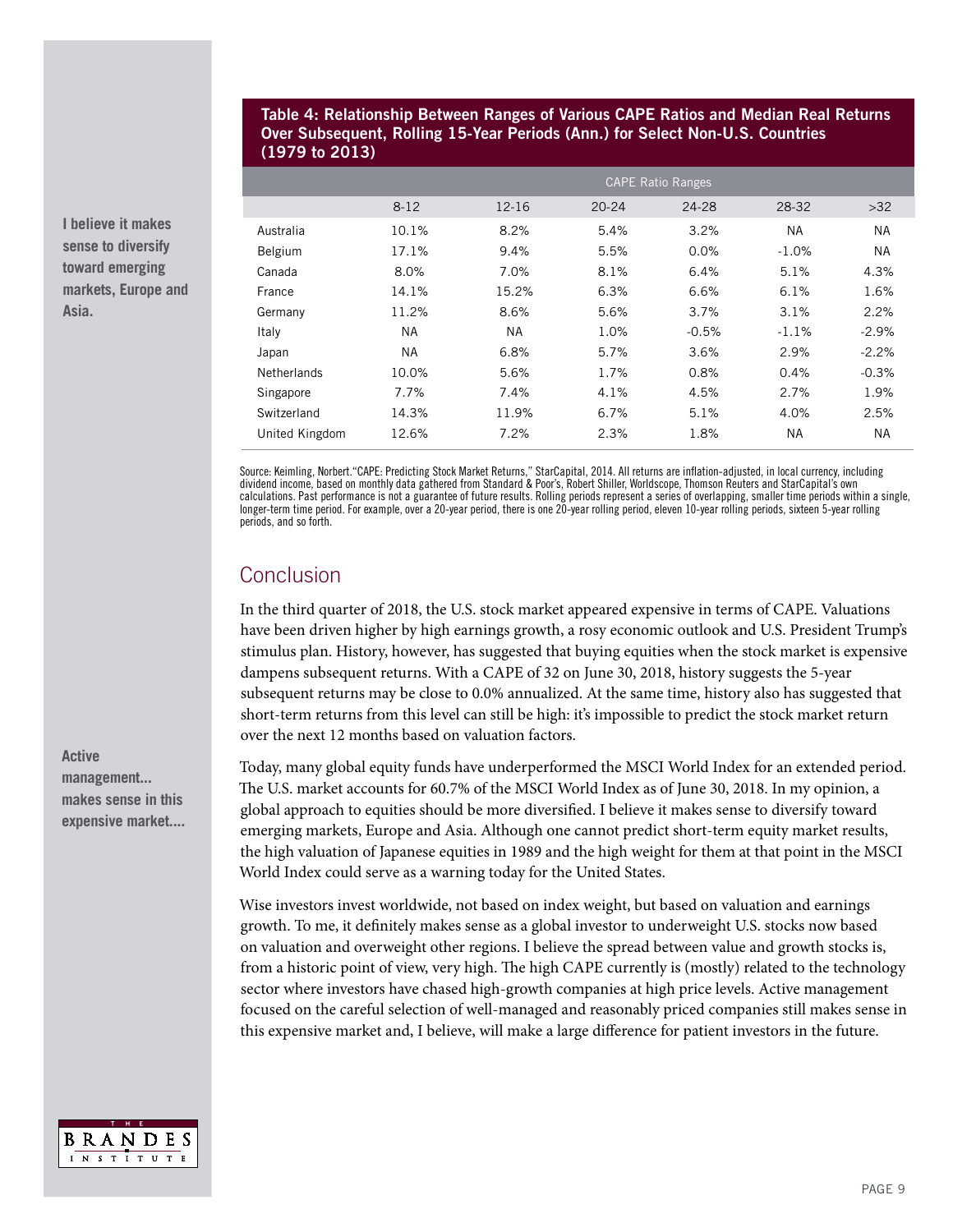### Appendix





Source: Robert Shiller data (http://www.econ.yale.edu/~shiller/data.htm), as of 6/30/18. U.S. stocks represented by the S&P Composite Price Index. Past performance is not a guarantee of future results.



#### Figure A2: Subsequent Returns of U.S. Stocks (Avg. Annualized) for CAPE Deciles (Jan. 1881 to June 2018)



Source: Robert Shiller data (http://www.econ.yale.edu/~shiller/data.htm), as of 6/30/18. U.S. stocks represented by the S&P Composite Price Index. Past performance is not a guarantee of future results.